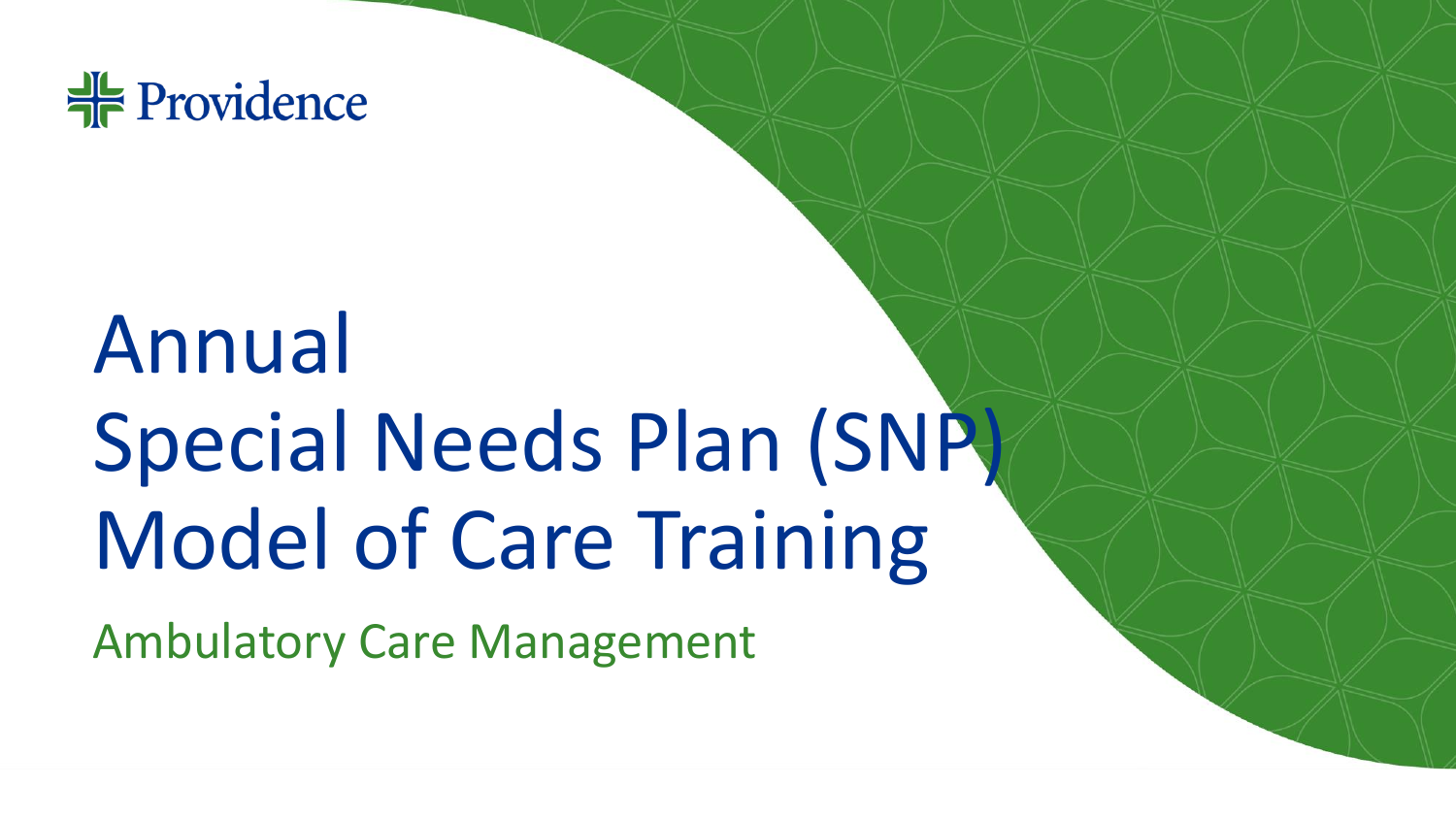#### $\frac{1}{2}$  Providence

### Special Needs Plan: Goals



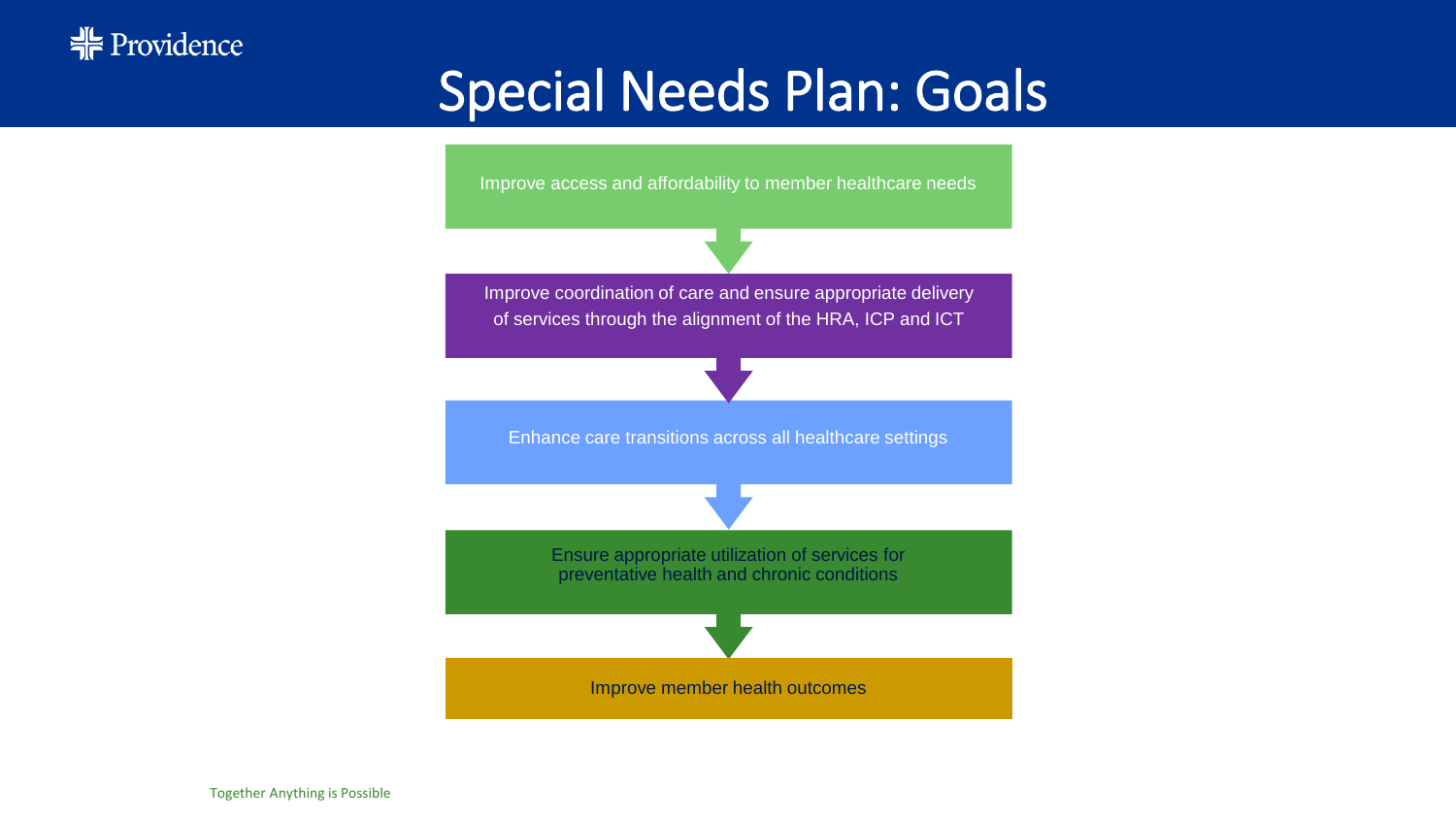### Special Needs Plan: MOC

- Improve access and affordability to member healthcare needs Model of Care (MOC): CMS requires SNP Plans to develop a MOC that describes their approach to caring for their target population. The SNP MOC is a working framework on how the SNP proposes to coordinate the care of the SNP enrollees.  $\blacktriangleright$
- Required Training: CMS requires all employed and contracted staff, who provide staff and maintain the documentation of that training. direct and indirect care coordination services to SNP members, to complete initial SNP MOC training and annually thereafter. Delegated Health plans require each medical group to provide initial and annual training for all employed and contracted  $\blacktriangleright$



Together Anything is Possible

 $\frac{1}{2}$  Providence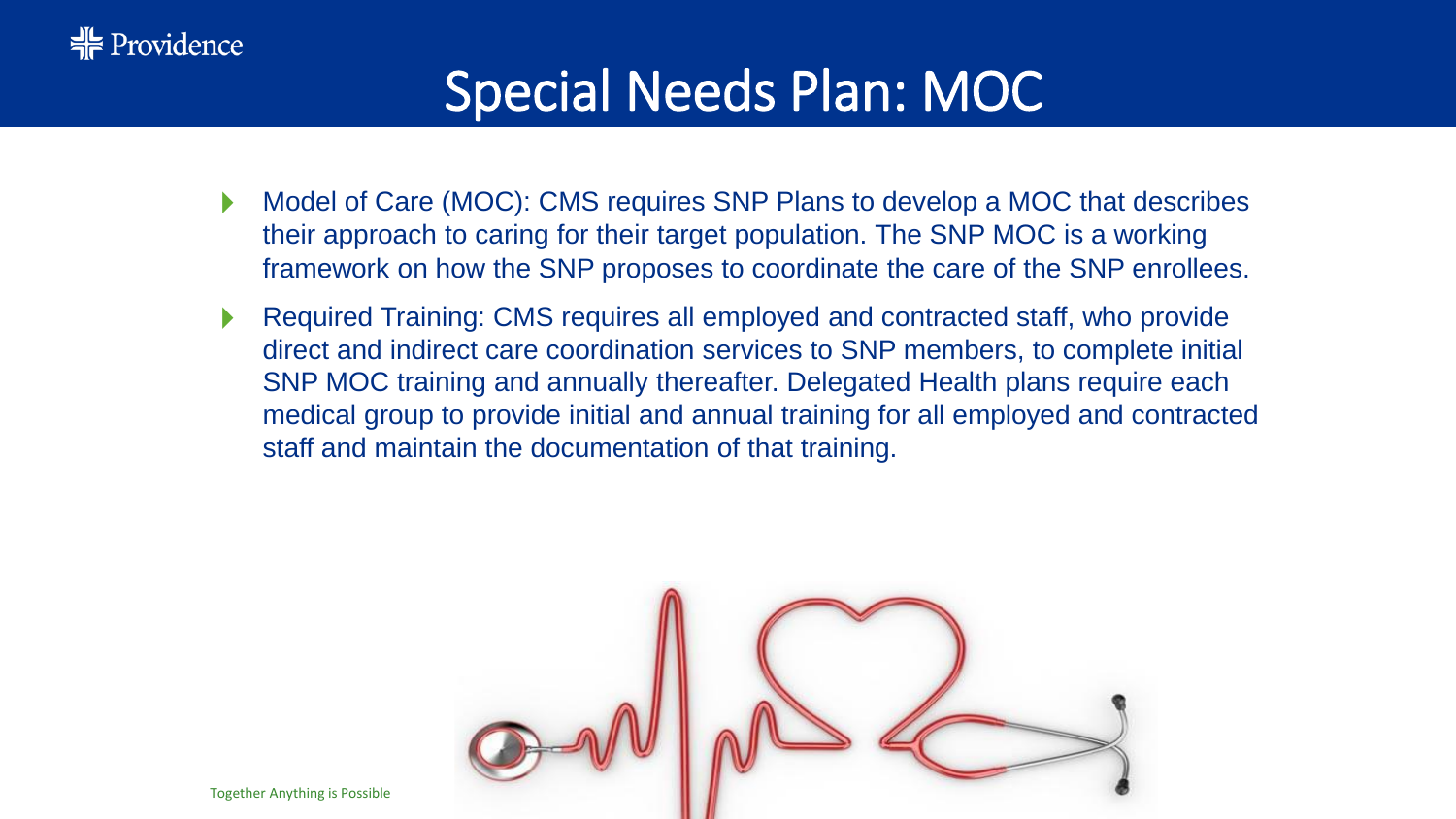#### Providence MOC – Vulnerable Sub Populations

- $\checkmark$  Populations at greatest risk are identified in order to direct resources towards those with increased need for care management services:
- $\checkmark$  Complex and multiple chronic conditions–patients with multiple chronic diagnoses that require increased assistance with disease management and navigating health care systems
- $\checkmark$  Disabled–patients unable to perform key functional activities (walking, eating, toileting) independently such as those with amputation and/or blindness due to diabetes
- $\checkmark$  Frail–may include the elderly over 85 years and/or diagnoses such as osteoporosis, rheumatoid arthritis, COPD, CHF
- $\checkmark$  Dementia–patients at risk due to moderate/severe memory loss or forgetfulness
- $\checkmark$  End-of-life-patients with terminal diagnosis such as end-stage cancers, heart or lung disease

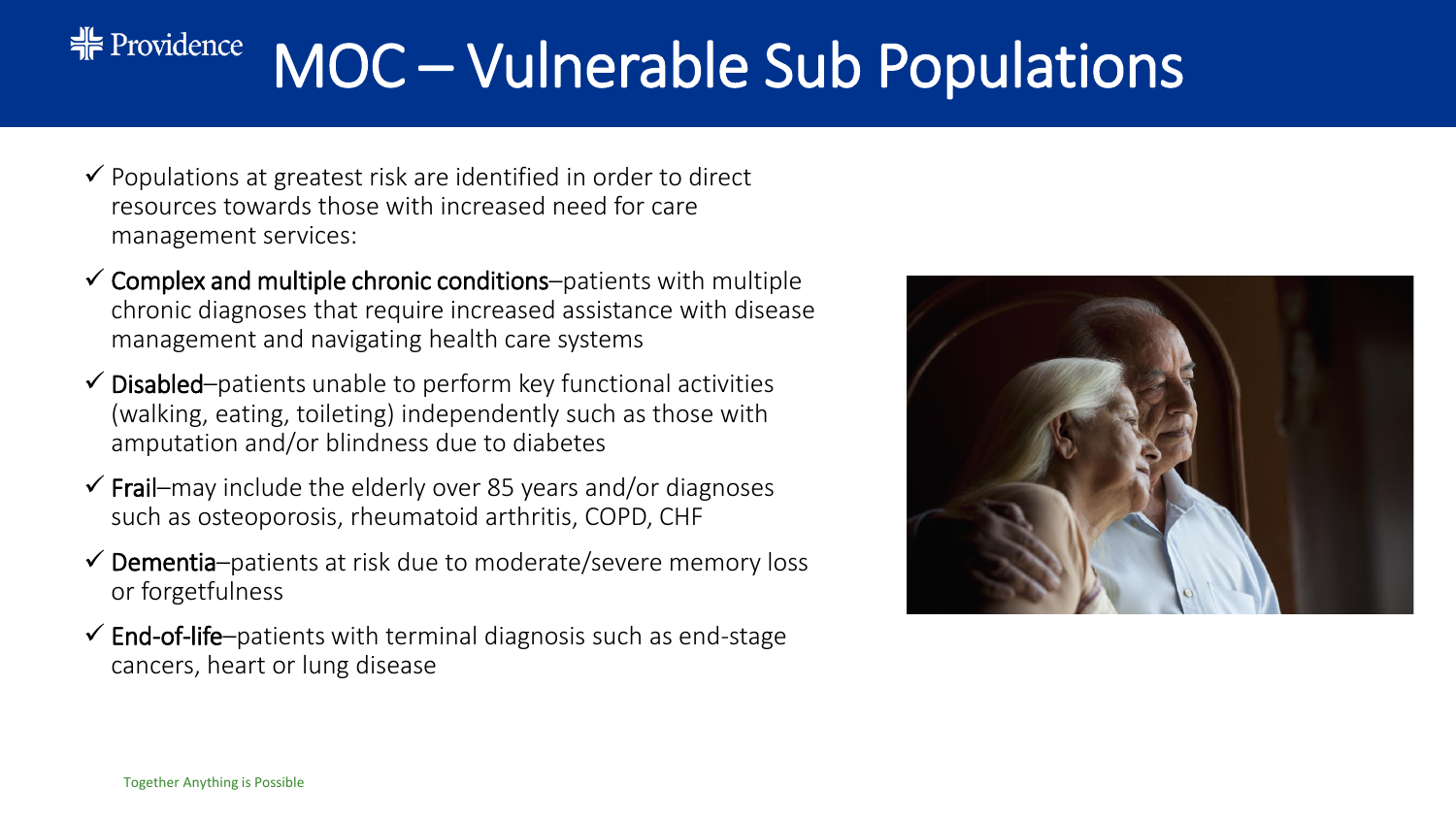#### **非** Providence

### SNP Types & Eligibility

Chronic Special Needs Plan **(C-SNP)**

Fully Integrated Dual Eligible Special Needs Plan **(DSNP)**

Institutional Special Needs Plan

**(ISNP)** 

• Eligibility verified 30 days post enrollment

- Designed for members who have been diagnosed with cardiovascular disorders, chronic heart failure, and/or diabetes
- Eligibility verified monthly
- Enhance care transitions across all healthcare settings • Designed for members who have both Medicare Part A and Part B, Full Medicaid benefits (HealthNet Sr offers Part D)
- Eligibility verified outside vendor
- Meet state criteria for Nursing Facility Level of Care (NFLOC)
- Healthy at Home Plan Must reside in the community and not a facility (I-SNP is Institutional Equivalent)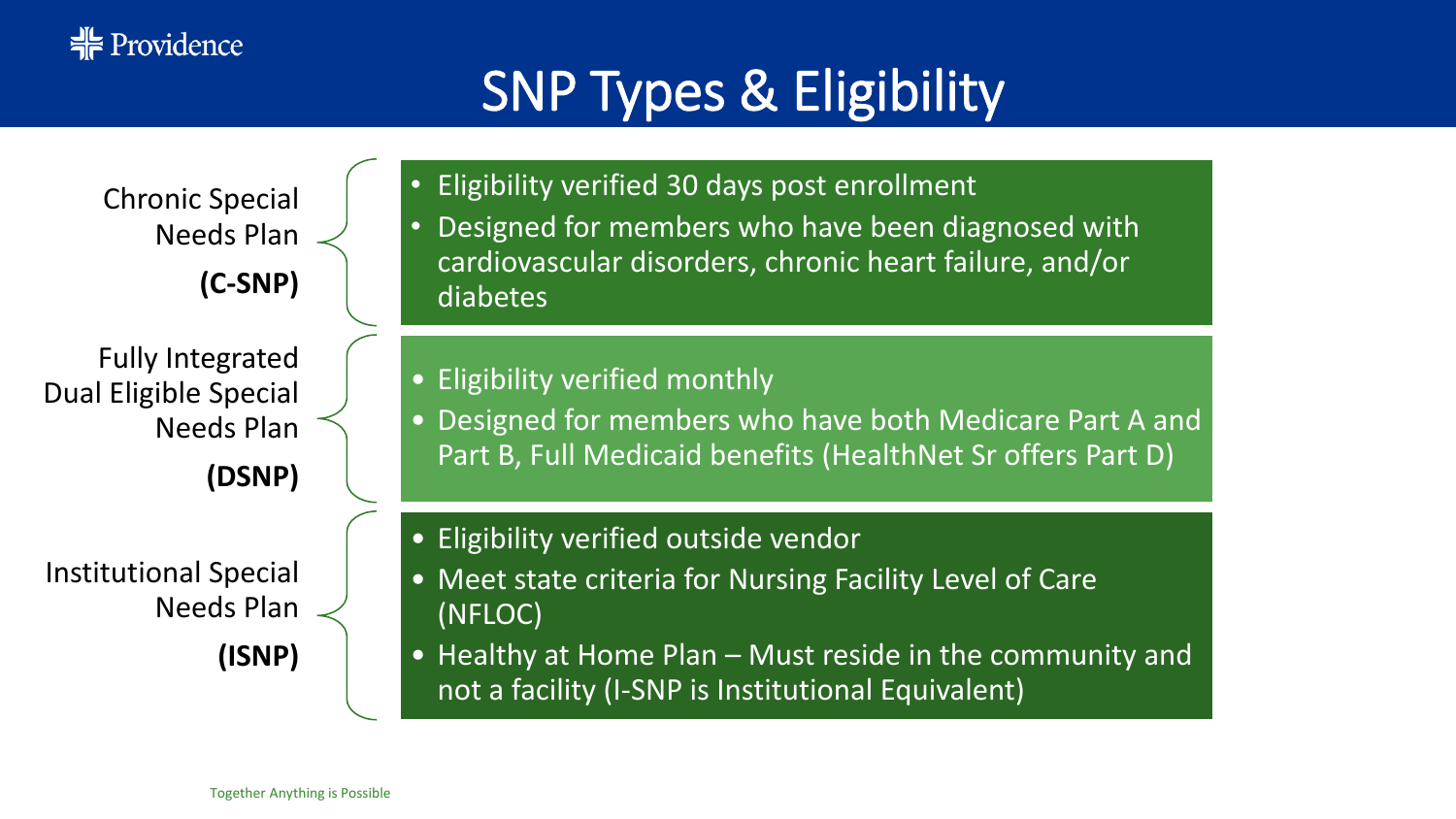

#### SNP Member Benefits



**Health Risk Assessment (HRA)**-Health Plan performs an initial HRA



**Enhance care transitions across all health Net ONLY)** issues all healthcare settings **Medication Therapy Management**–a pharmacist reviews medication profile quarterly and communicates with member and doctor regarding issues such as duplications, interactions, gaps in treatment, adherence



**Transportation**–the number of medically related trips up to unlimited may be under the health plan or Medicaid benefit and vary according to the specific SNP and region



In addition, SNP plans may have benefits for **Dental, Vision, Podiatry, Gym Membership, Hearing Aides or lower costs for items such as Diabetic Monitoring supplies, Cardiac Rehabilitation. T**hese benefits vary by region and type of SNP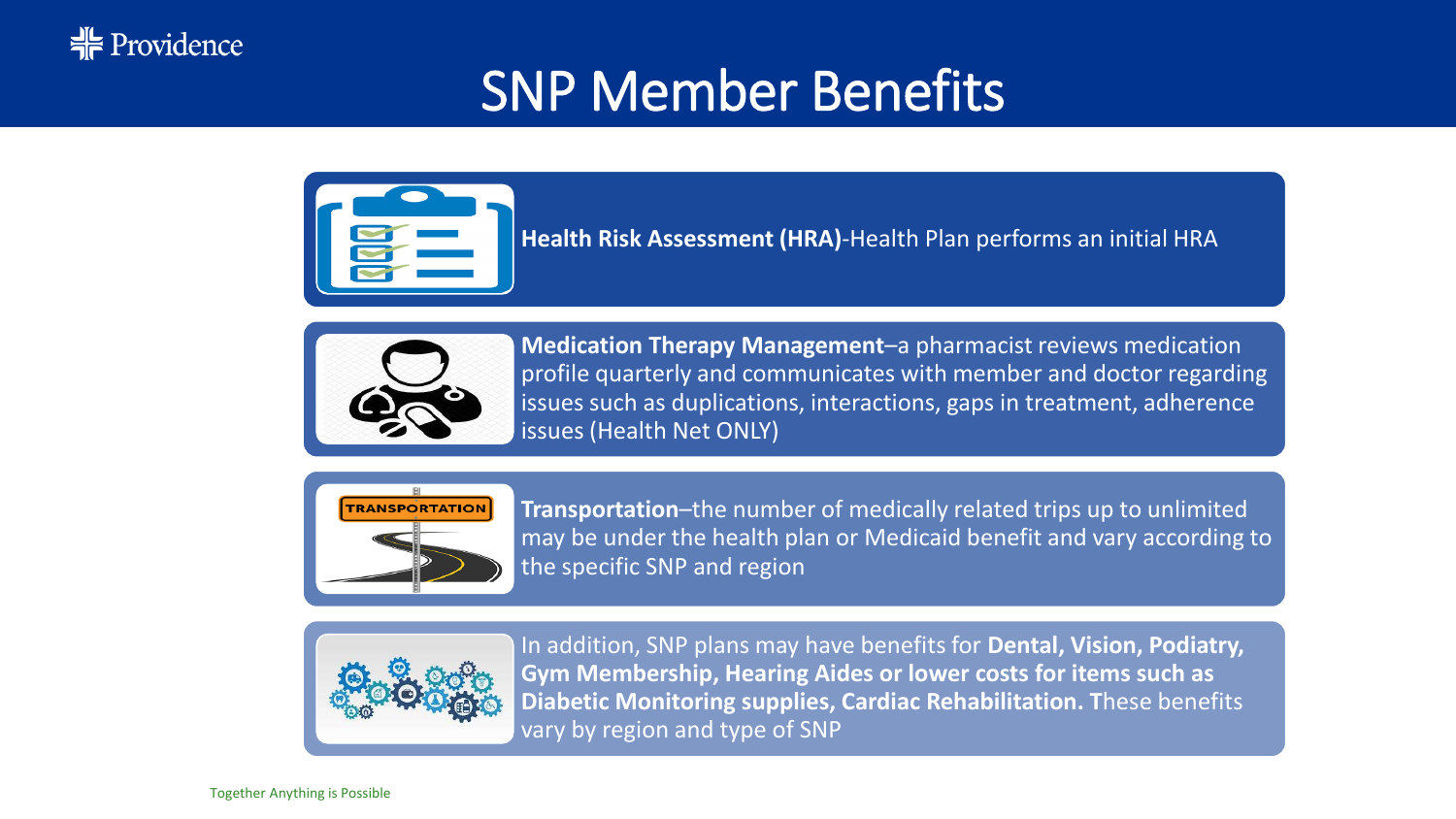#### MOC – Language Needs

SNP patients may have greater incidence of limited English proficiency, health literacy issues and disabilities that affect communication with negative impact on health outcomes. Services to meet these needs include:

 $\checkmark$  Office interpretation services –in-person and sign-language with minimum of 3-5 days notice

 $\checkmark$  Health Literacy –training materials and in-person training available

 $\checkmark$  Cultural Engagement –training materials and in-person training available

 $\checkmark$  Translation of vital documents

 $\checkmark$  711 relay number for hearing impaired

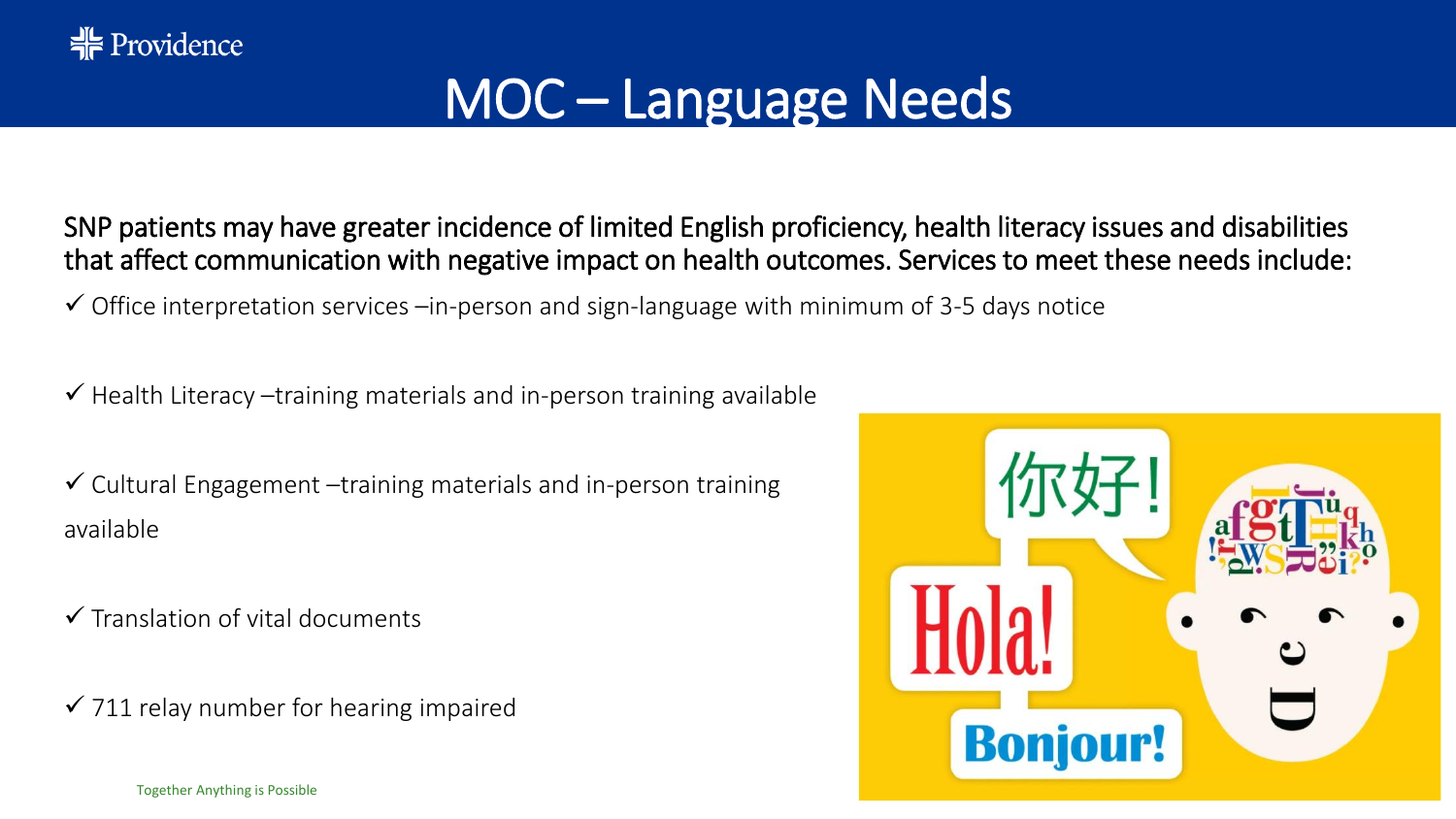### The 4 Elements of SNP Model of Care



<del>불</del> Providence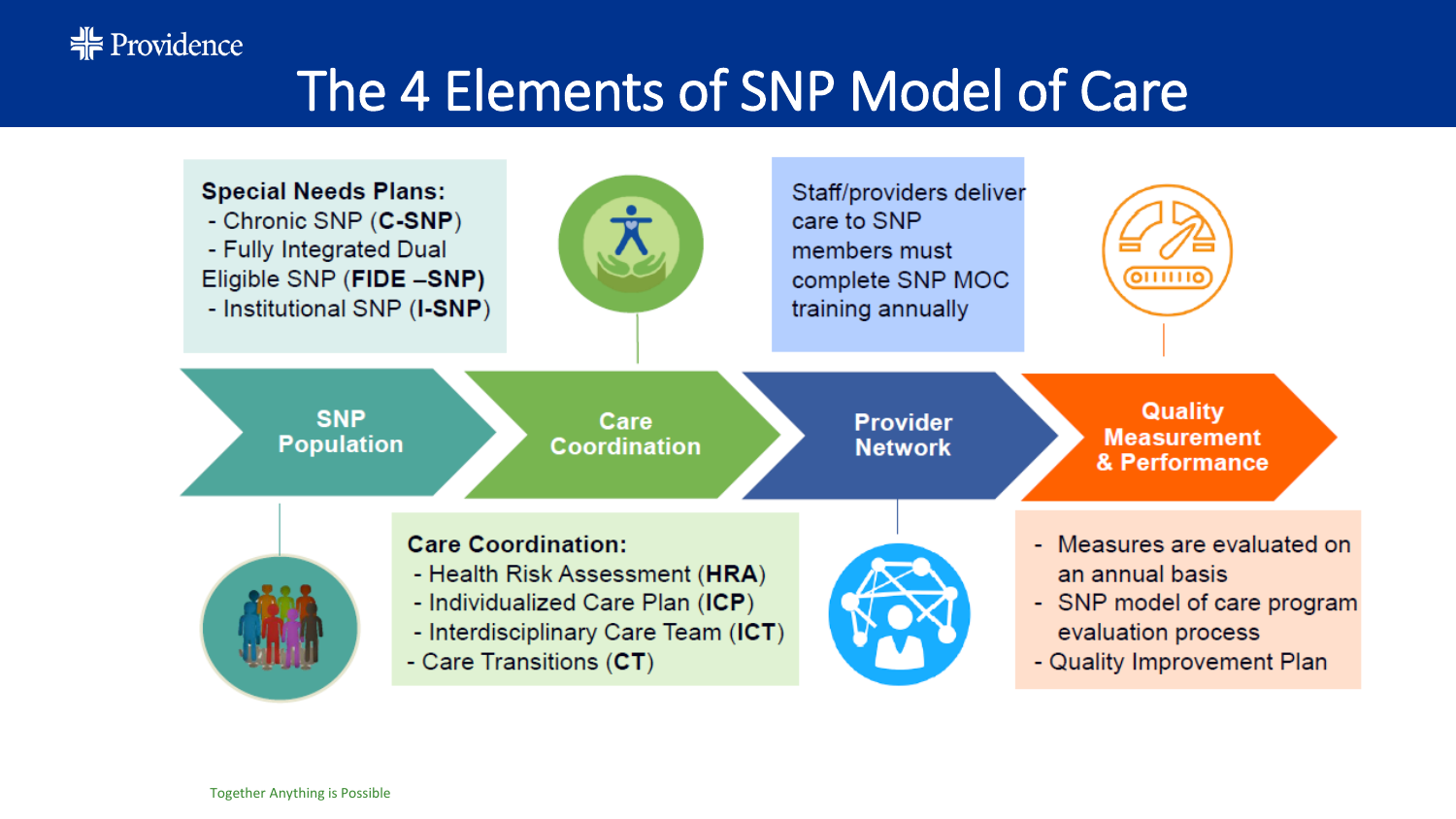# Health Risk Assessment (HRA) Triggers



**非** Providence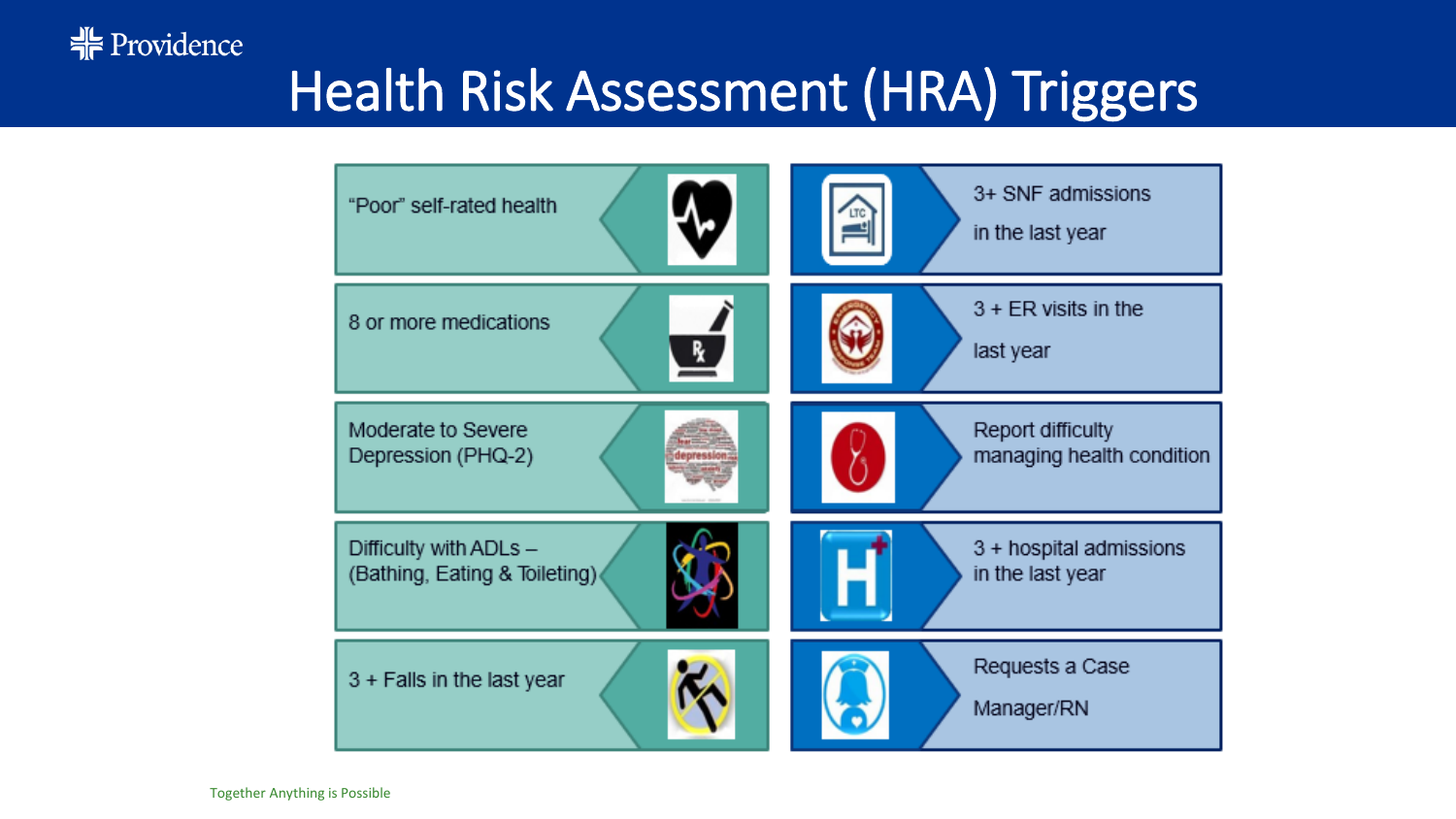#### <del>불</del> Providence

# Individualized Care Plan (ICP)



- $\triangleright$  Must be completed within 30 days of notification by Health Plan of a new SNP patient per CMS/Health Plan requirement
- $\triangleright$  Developed based on the patient's assessment and identified problems
- ➢ Includes patient's self-management plans and goals
- $\triangleright$  Includes barriers and progress towards goals
- ➢ Shared with patient/caregiver, PCP, and any settings where the patient has a transition of care: Hospital, Skilled Nursing Facility
- $\triangleright$  Updated with changes to health such as new diagnosis, hospitalization, or at least annually and communicated to ICT and patient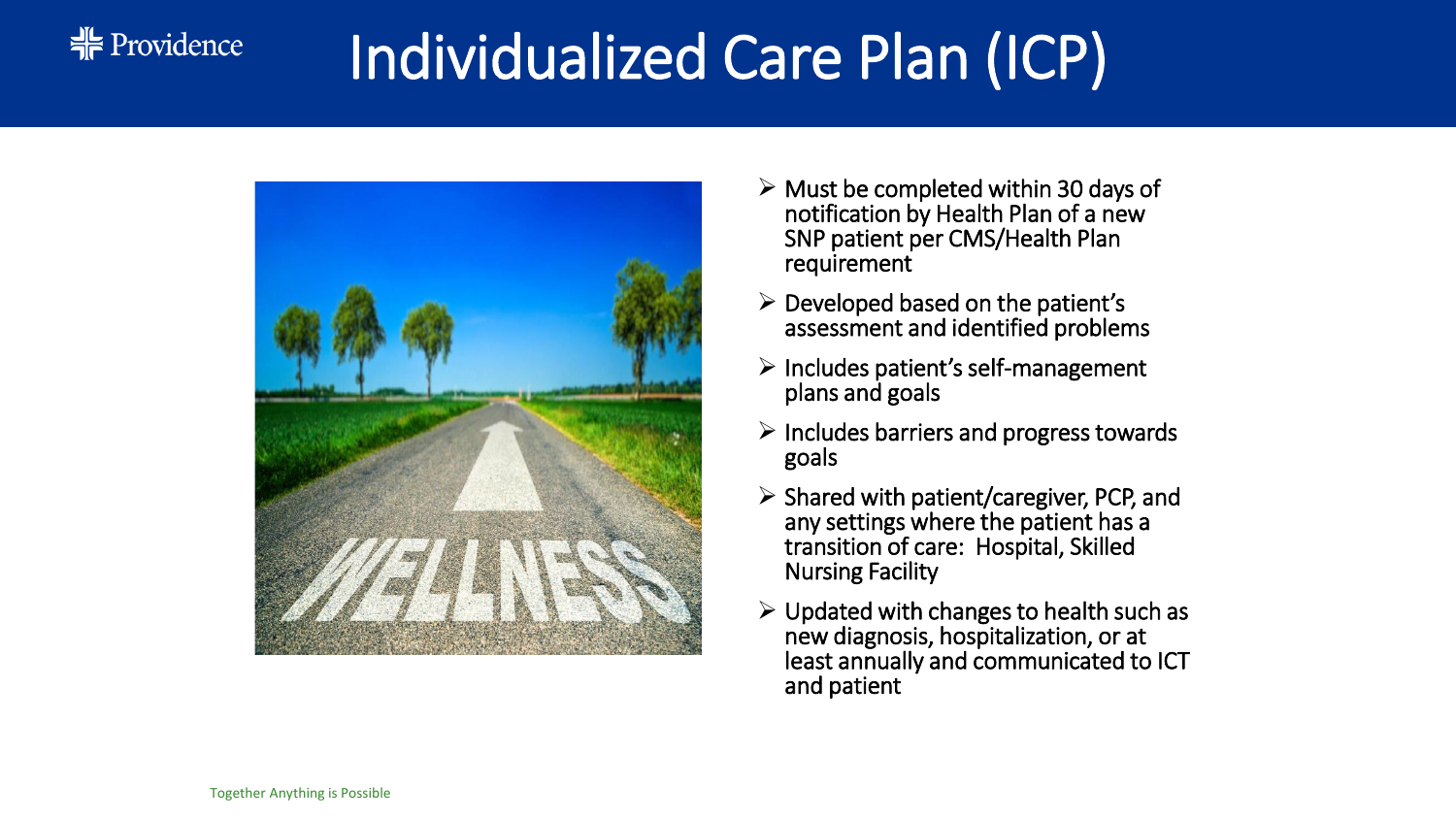# Interdisciplinary Care Team (ICT)

- $\triangleright$  All SNP members require interdisciplinary care
- ➢ **Interdisciplinary care can be formal or informal**
- ➢ **Our** *formal* **ICT team meets weekly** and consists of Medical Director, Social Worker and SNP Care Management nurse
	- o Patients/caregivers are invited to ICT during the initial assessment and care plan signoff. They have the right to opt in or out of participation.
	- $\circ$  The PCP is invited to join the weekly ICTs
- ➢ *Informal* ICT can occur in person, over the phone or electronically between any two members of the patient's care team



**非** Providence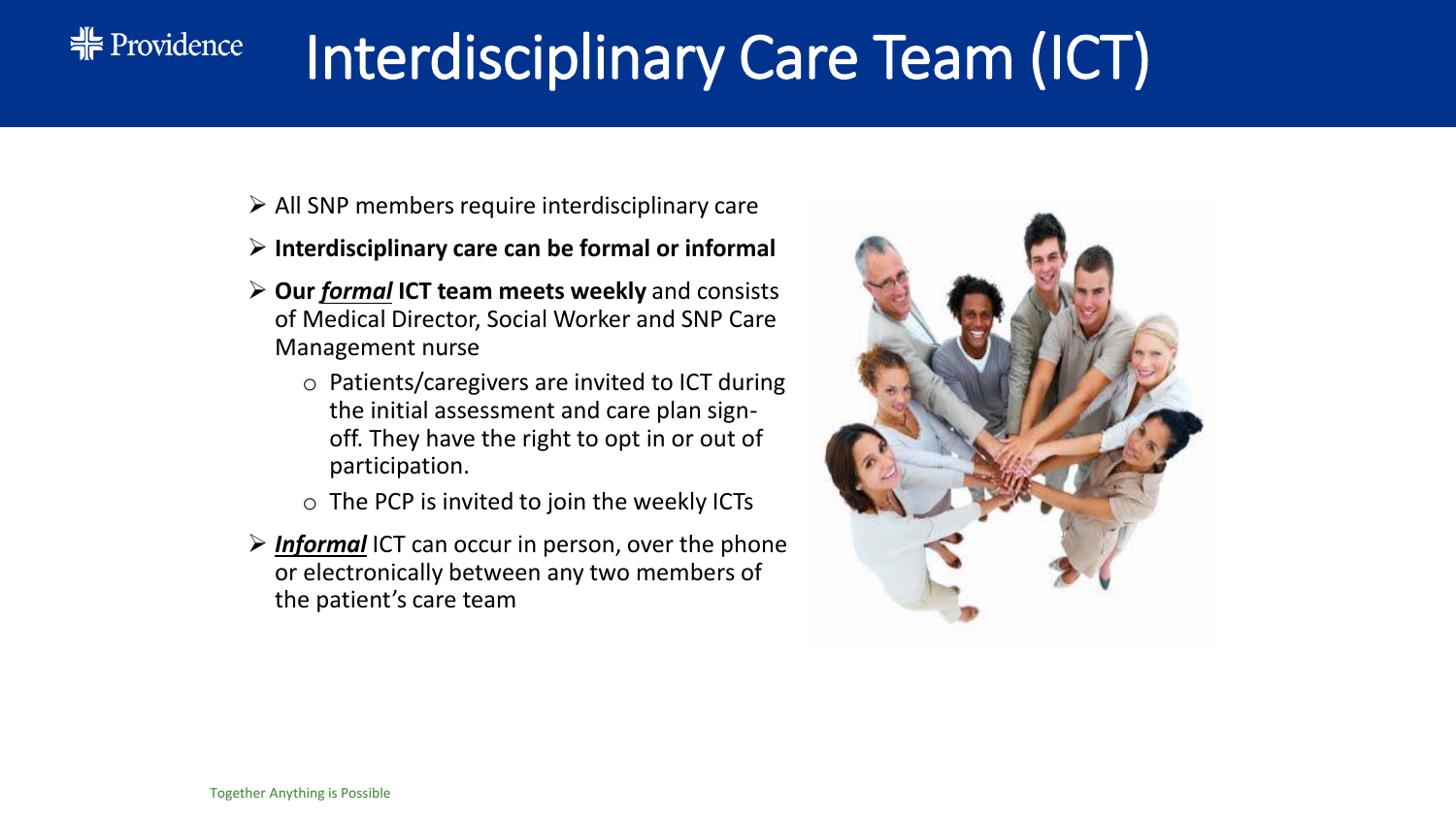# Transition of care (TOC)

- $\triangleright$  Patients are at risk of adverse outcomes when there is a transition between settings
- $\triangleright$  Patients experiencing an inpatient transition are identified
- $\triangleright$  The patient's care plan is shared between care settings upon admission
- $\triangleright$  PCP is notified of patient's discharge



Discharge follow up call is made to patient; Care Manager to review the following:

- ❑ Discharge instructions and verify understanding
- $\Box$  Medications and ensure new prescriptions have been filled and picked up
- $\Box$  Follow-up appointments in place
- ❑ Home Health start date and confirm they have been in touch with the patient (if applicable)
- $\Box$  Durable medical equipment has been delivered (if applicable)
- $\Box$  Additional education around diagnosis, symptoms, when to call the doctor
- ❑ Nurse Advice Line and Urgent Care Center information provided
- $\Box$  Questions the patient/family/caregiver may have

 $\frac{1}{2}$  Providence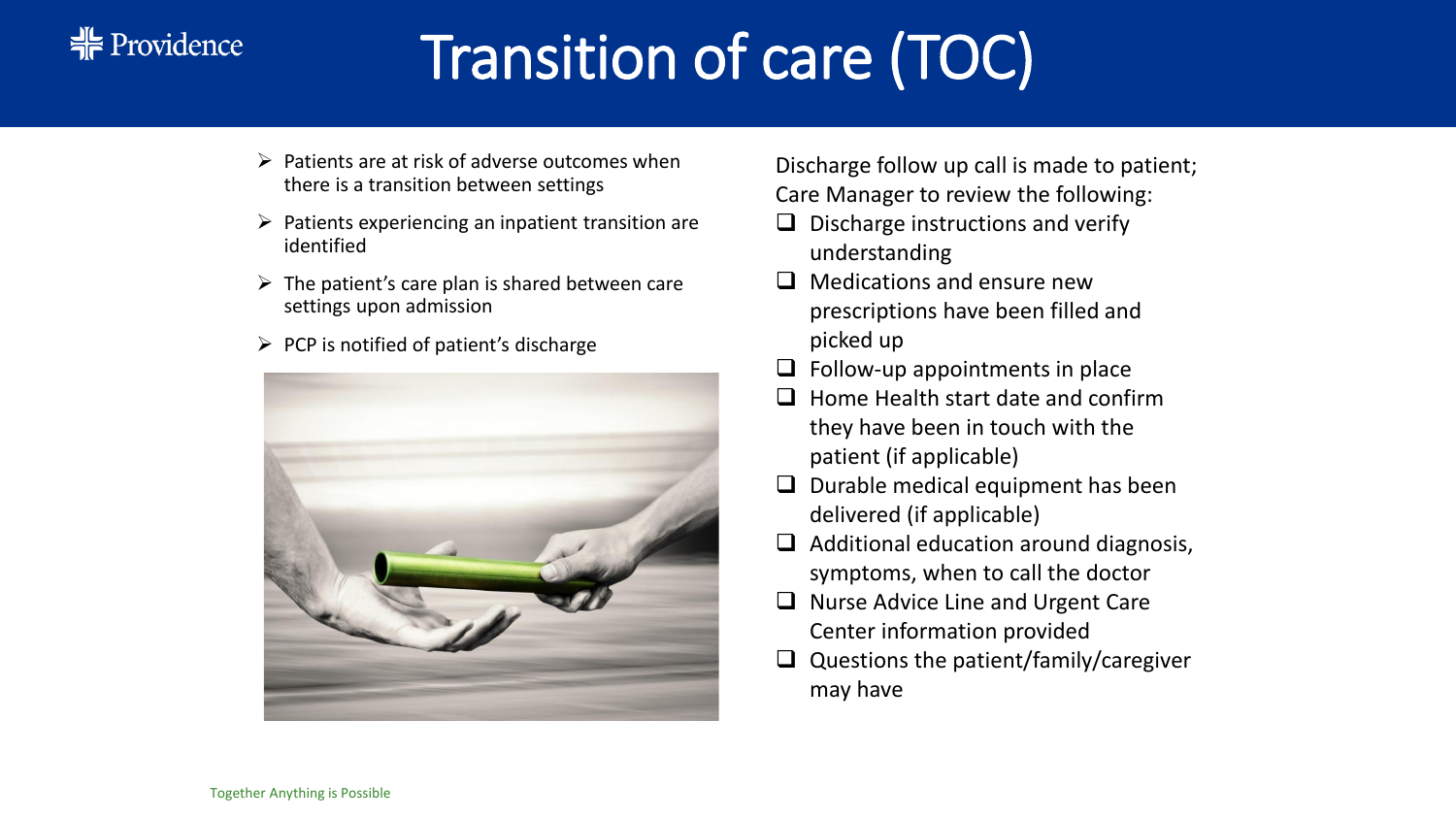

# Role of SNP Care Manager

- ❑Reviews Health Risk Assessment (HRA) from Health Plan
- ❑Performs an assessment of medical, psychosocial, cognitive and functional status
- ❑Develops a comprehensive individualized care plan with member input
- ❑Identifies barriers to goals and strategies to address
- ❑Discusses member care at Interdisciplinary Care Team (ICT) meetings
- ❑Facilitates transitions of care calls after an ED visit or acute hospitalization
- ❑Provides personalized education for optimal wellness
- ❑Encourages preventive care such as flu vaccines and mammograms
- ❑Reviews and educates on medication regimen
- ❑Promotes appropriate utilization of benefits
- ❑Assists member to access community resources
- ❑Assesses cultural and linguistic needs and preference